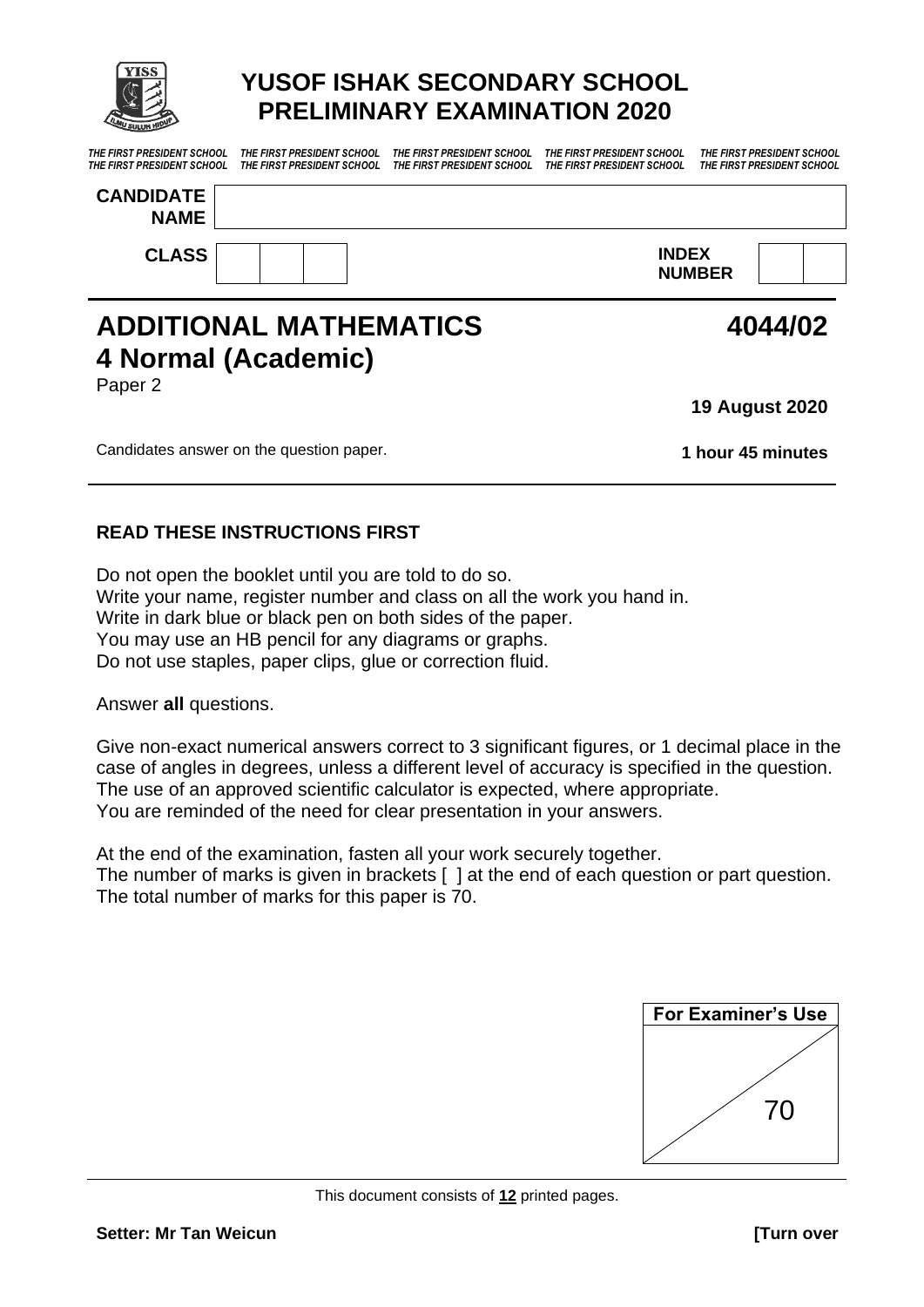#### *Mathematical Formulae*

#### **1. ALGEBRA**

*Quadratic Equation*

For the equation  $ax^2 + bx + c = 0$ ,

$$
x = \frac{-b \pm \sqrt{b^2 - 4ac}}{2a}
$$

*Binomial Expansion*

$$
(a+b)^n = a^n + {n \choose 1} a^{n-1}b + {n \choose 2} a^{n-2}b^2 + \Lambda + {n \choose r} a^{n-r}b^r + \Lambda + b^n,
$$

where *n* is a positive integer and 
$$
\binom{n}{r} = \frac{n!}{(n-r)!r!} = \frac{n(n-1)\Lambda(n-r+1)}{r!}
$$

*Identities*

#### **2. TRIGONOMETRY**

$$
\sin^2 A + \cos^2 A = 1
$$
  
\n
$$
\sec^2 A = 1 + \tan^2 A
$$
  
\n
$$
\csc^2 A = 1 + \cot^2 A
$$
  
\n
$$
\sin(A \pm B) = \sin A \cos B \pm \cos A \sin B
$$
  
\n
$$
\cos(A \pm B) = \cos A \cos B \mu \sin A \sin B
$$
  
\n
$$
\tan(A \pm B) = \frac{\tan A \pm \tan B}{1 \mu \tan A \tan B}
$$
  
\n
$$
\sin 2A = 2 \sin A \cos A
$$
  
\n
$$
\cos 2A = \cos^2 A - \sin^2 A = 2 \cos^2 A - 1 = 1 - 2 \sin^2 A
$$
  
\n
$$
\tan 2A = \frac{2 \tan A}{1 - \tan^2 A}
$$

*Formulae for ABC*

$$
\frac{a}{\sin A} = \frac{b}{\sin B} = \frac{c}{\sin C}
$$

$$
a^2 = b^2 + c^2 - 2bc \cos A
$$

$$
\Delta = \frac{1}{2}bc \sin A
$$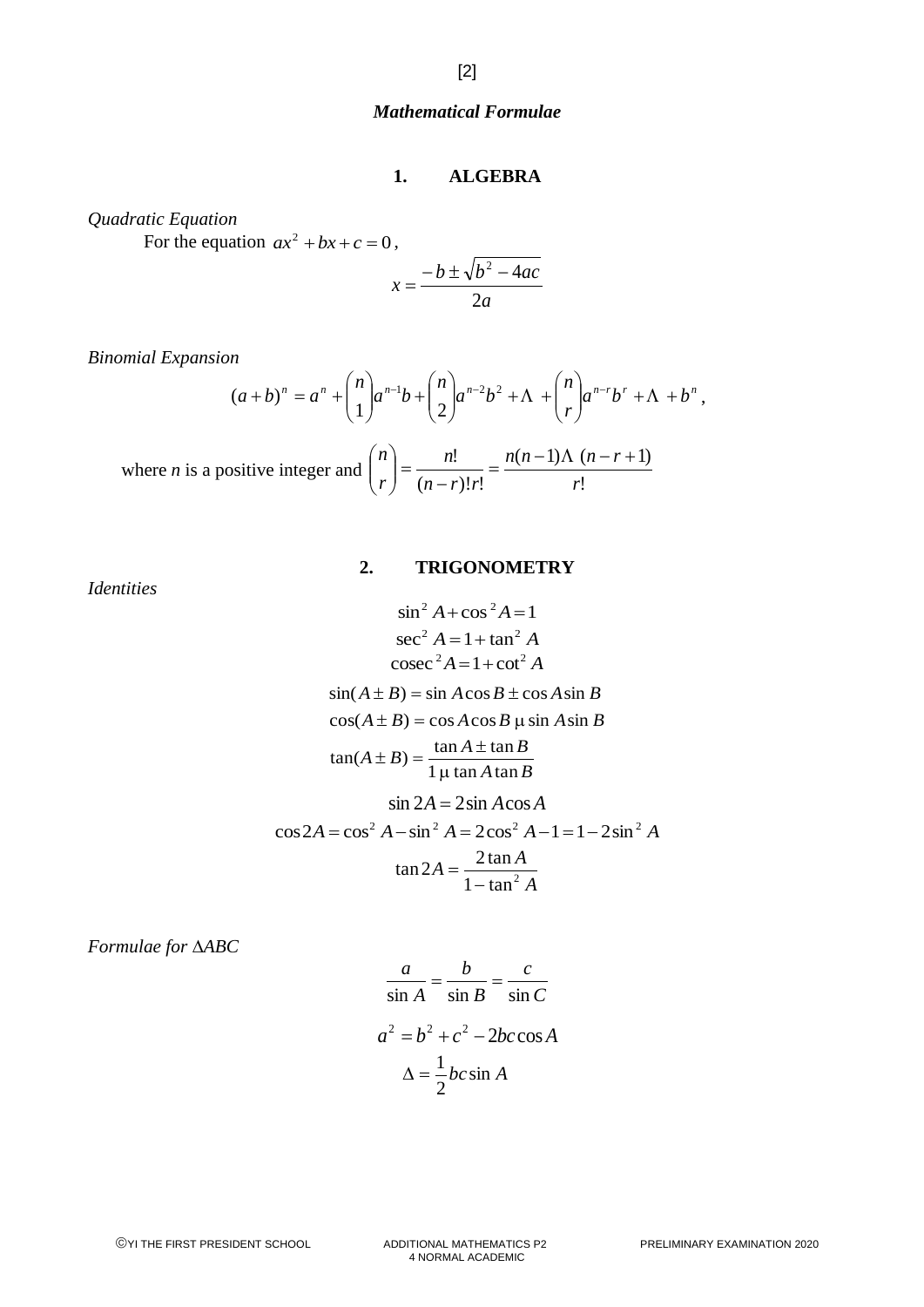### Answer **all** the questions.

**1** (i) Sketch the graph of  $y^2 = 9x$ . [2]

(ii) Given that the line  $x = 4$  intersects the graph of  $y^2 = 9x$  at points *P* and *Q*, find the distance of the line segment *PQ*. [2]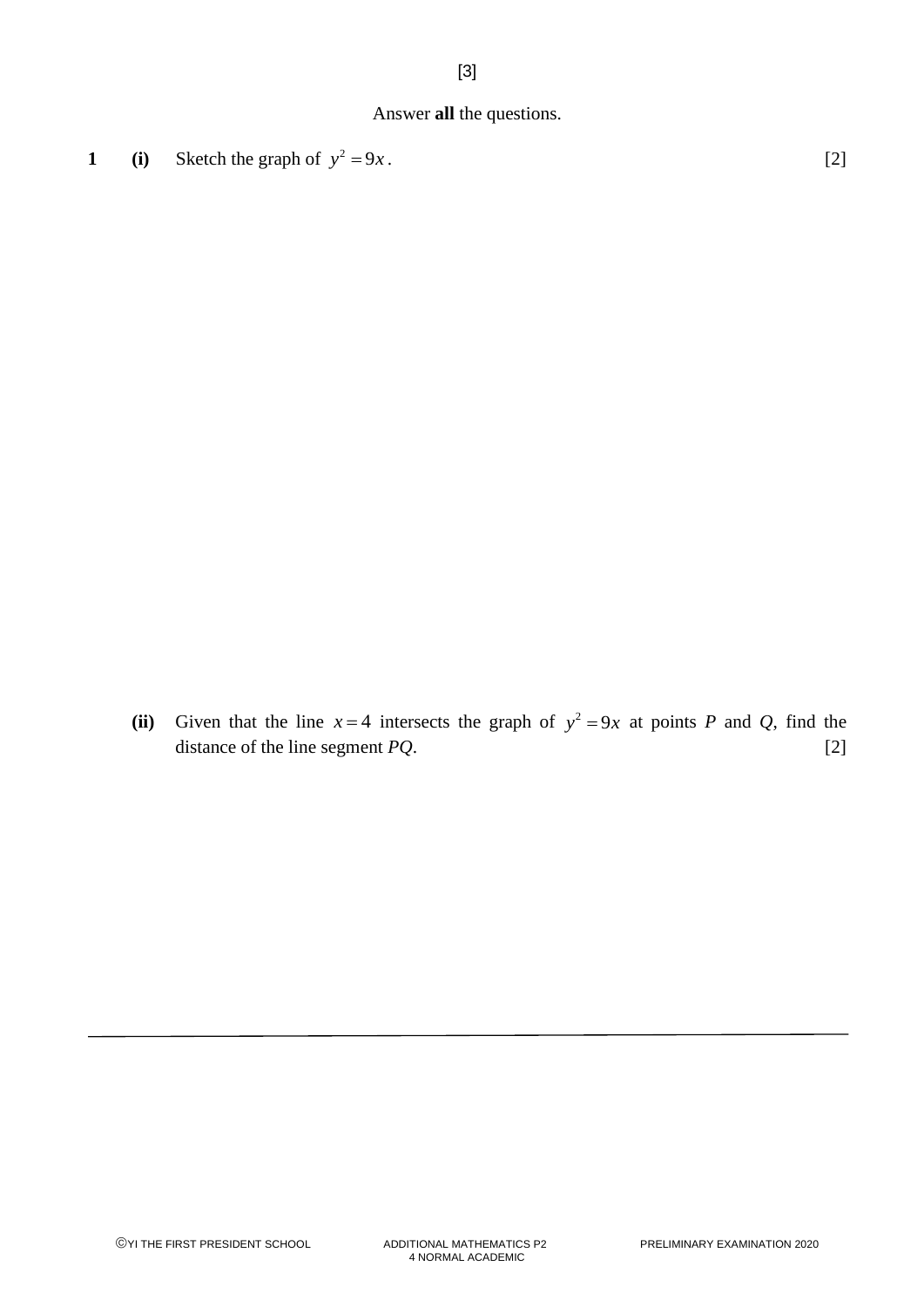2 Given that 
$$
\frac{d}{dx} \left( \frac{kx}{\sqrt{x^2 - 8}} \right) = \frac{40}{\sqrt{(x^2 - 8)^3}}
$$
, find the value of k. [4]

[4]

**3** Given that the constant term in the expansion of  $ax + \frac{1}{x}$  $\left(ax+\frac{1}{x}\right)^{x}$ is 5670, find the value of the positive integer  $a$ . [5]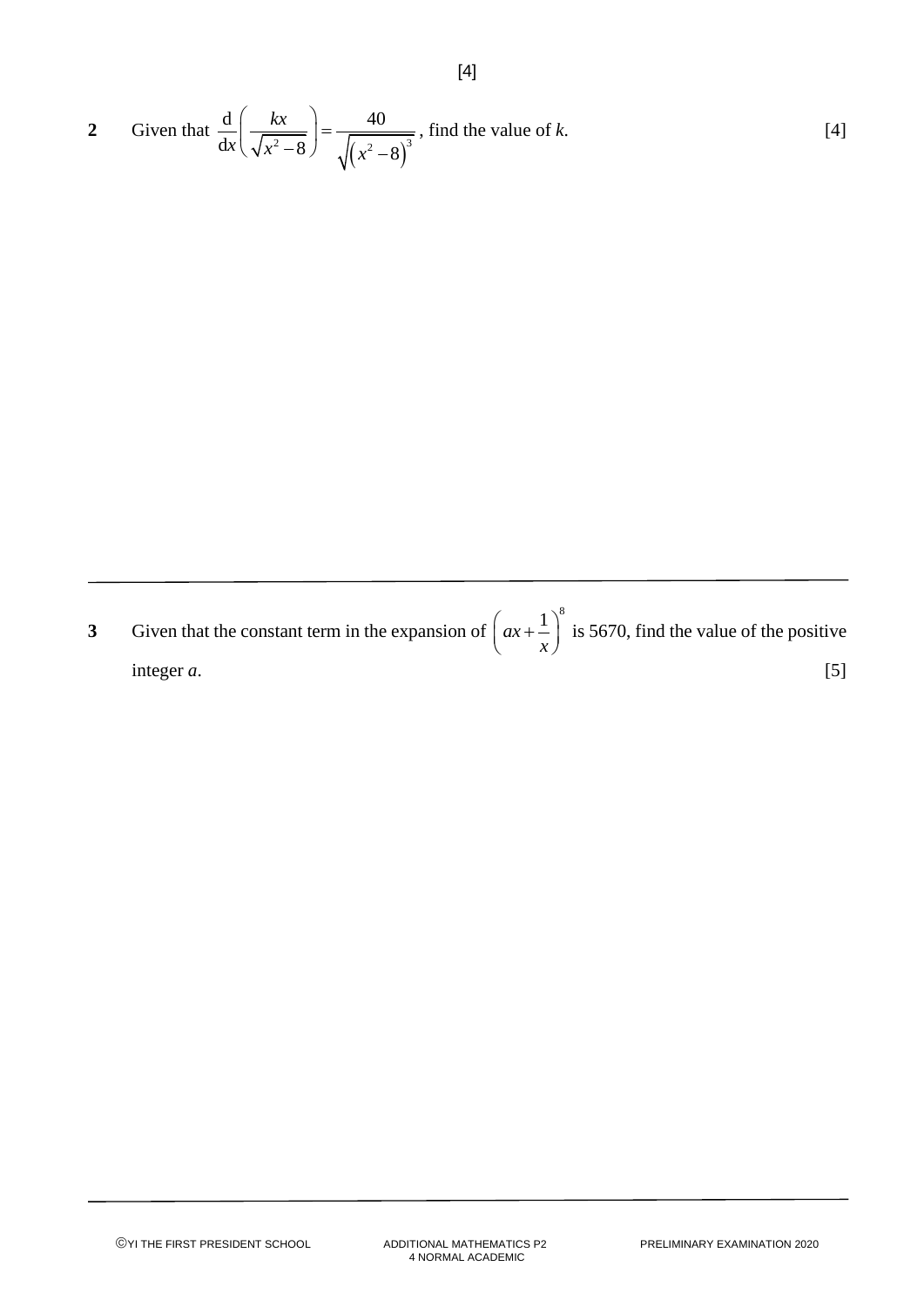**4** Solve  $(3x-2)(\sqrt{2}-1) = x\sqrt{2}+1$  giving your answer in the form  $a+b\sqrt{2}$ , where *a* and *b* are integers. [5]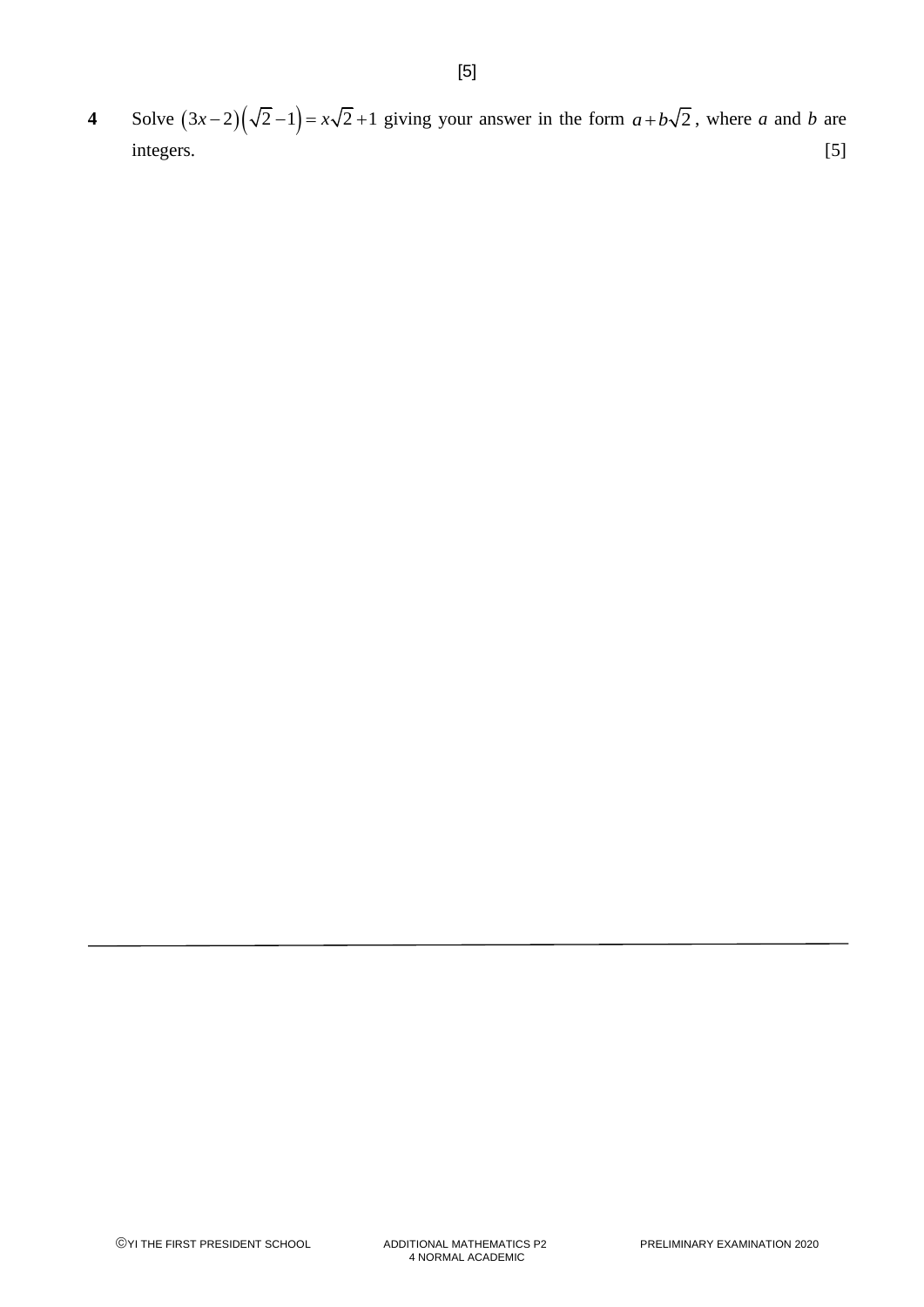**5** Find the set of values of *x* for which  $y = -x^3 + 2x^2 - x + 17$  is a decreasing function. [5]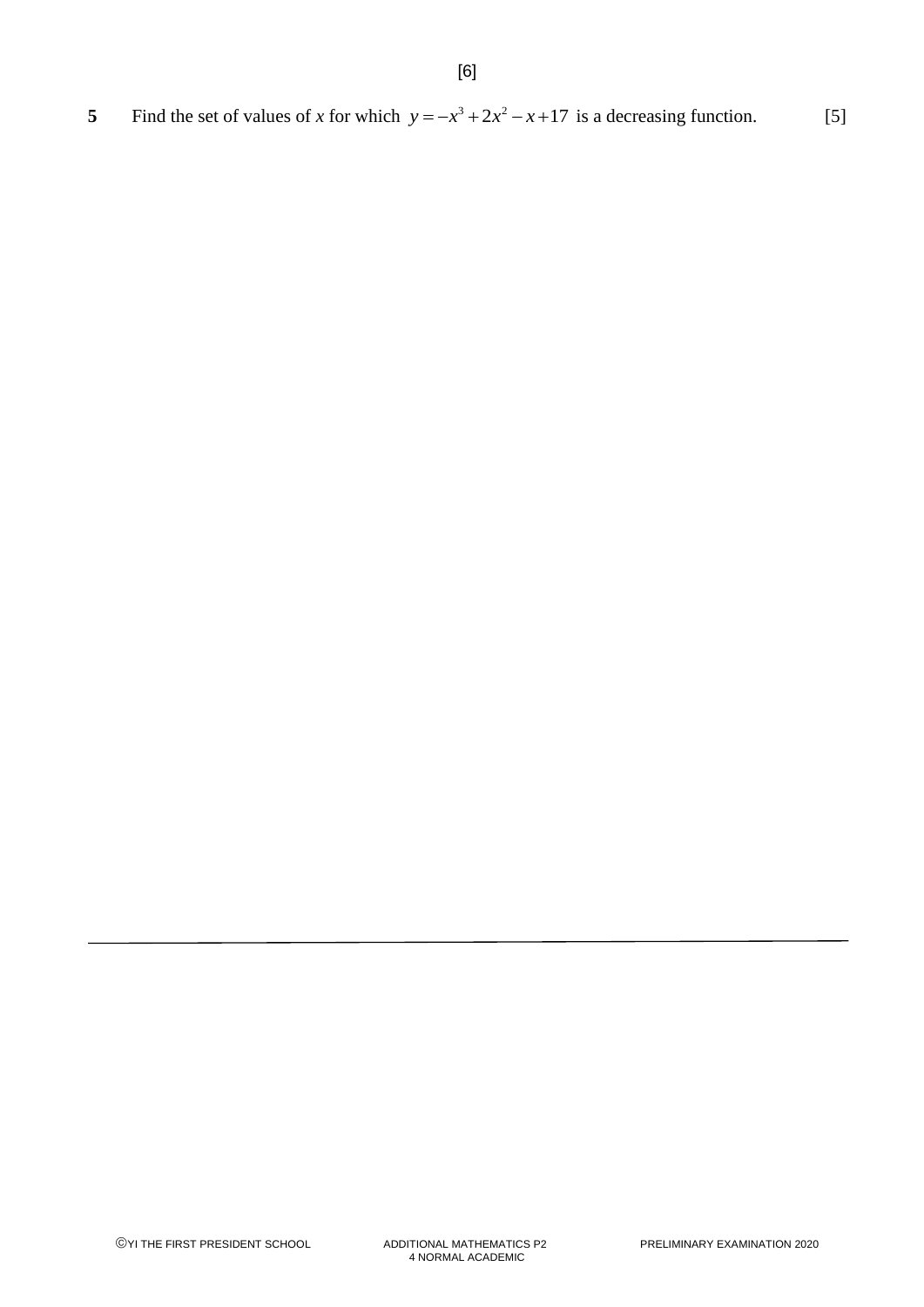

[7]

The diagram shows a regular octagon with diagonal length *x* cm.

 $(i)$  By dividing the octagon into eight congruent triangles, show that its area, *A* cm<sup>2</sup>, can be expressed as  $A = \frac{\sqrt{2}}{2}x^2$ 2  $A = \frac{\sqrt{2}}{2}x^2$ . [3]

(ii) The area of the octagon increases at a constant rate of  $10 \text{ cm}^2/\text{s}$ .

Find the rate of change of the diagonal length of the octagon when  $x = 5$ . [4]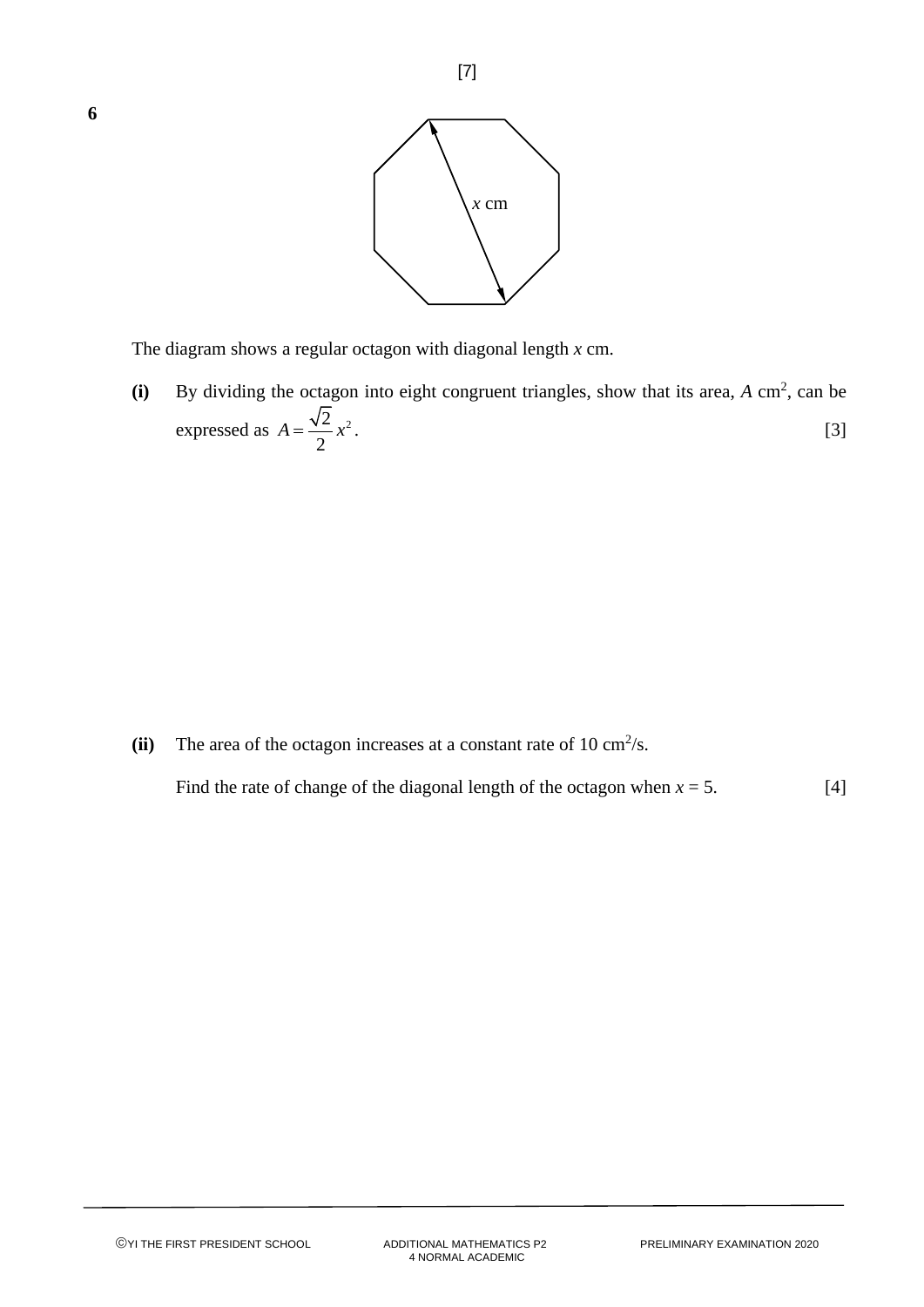- **7** A circle with the equation  $x^2 + y^2 + mx + ny 4 = 0$  passes through the points (-1, 0) and  $(4, -4)$ .
	- **(i)** Find the value of *m* and of *n*. [4]

**(ii)** Hence, find the radius and the coordinates of the centre of the circle. [4]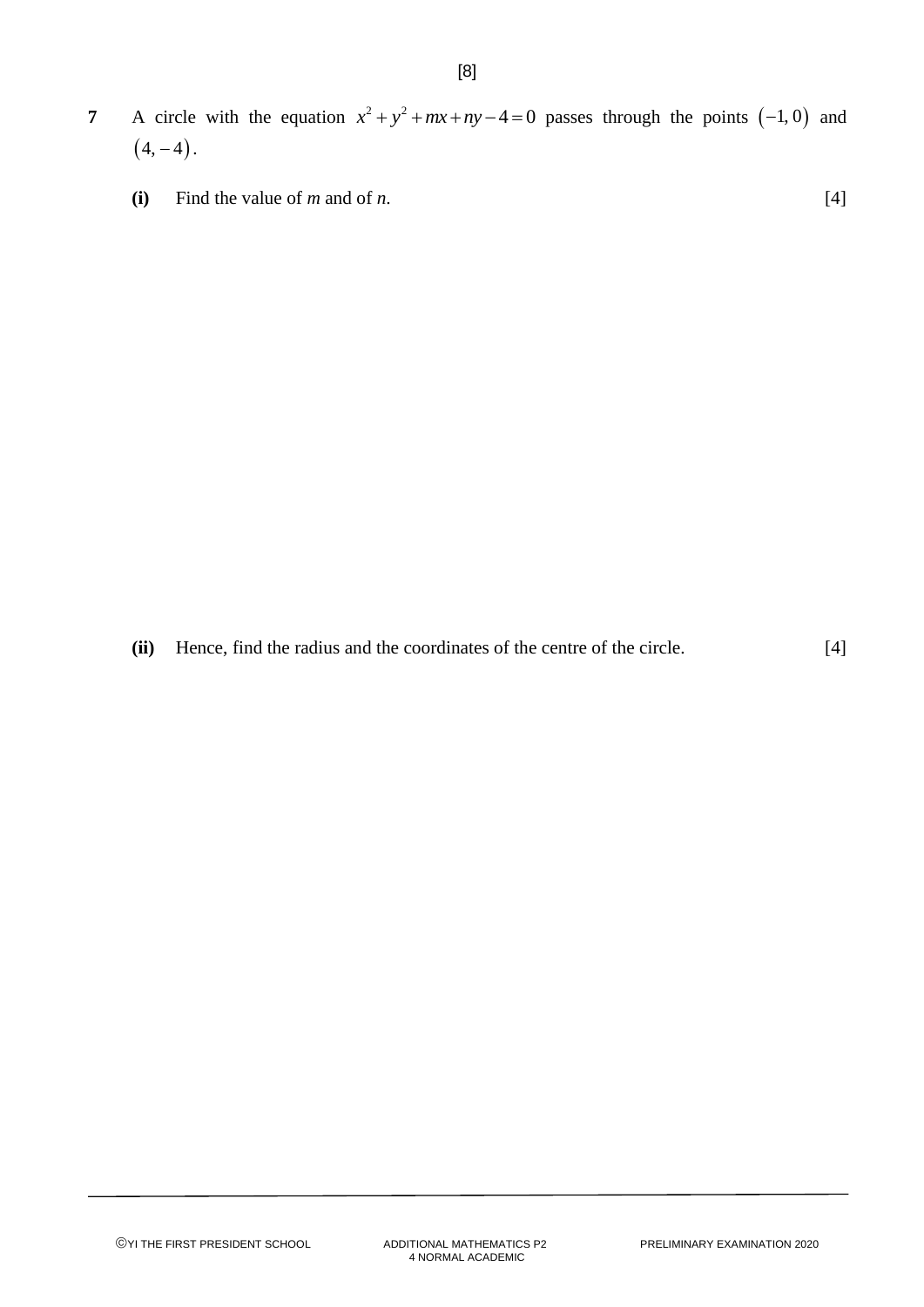- 8 The quadratic equation  $3x^2 6x + 5 = 0$  has roots  $2\alpha$  and  $2\beta$ .
	- **(i)** Evaluate

$$
(a) \quad \alpha + \beta \text{ and } \alpha\beta \tag{4}
$$

$$
(b) \quad \alpha^2 + \beta^2. \tag{2}
$$

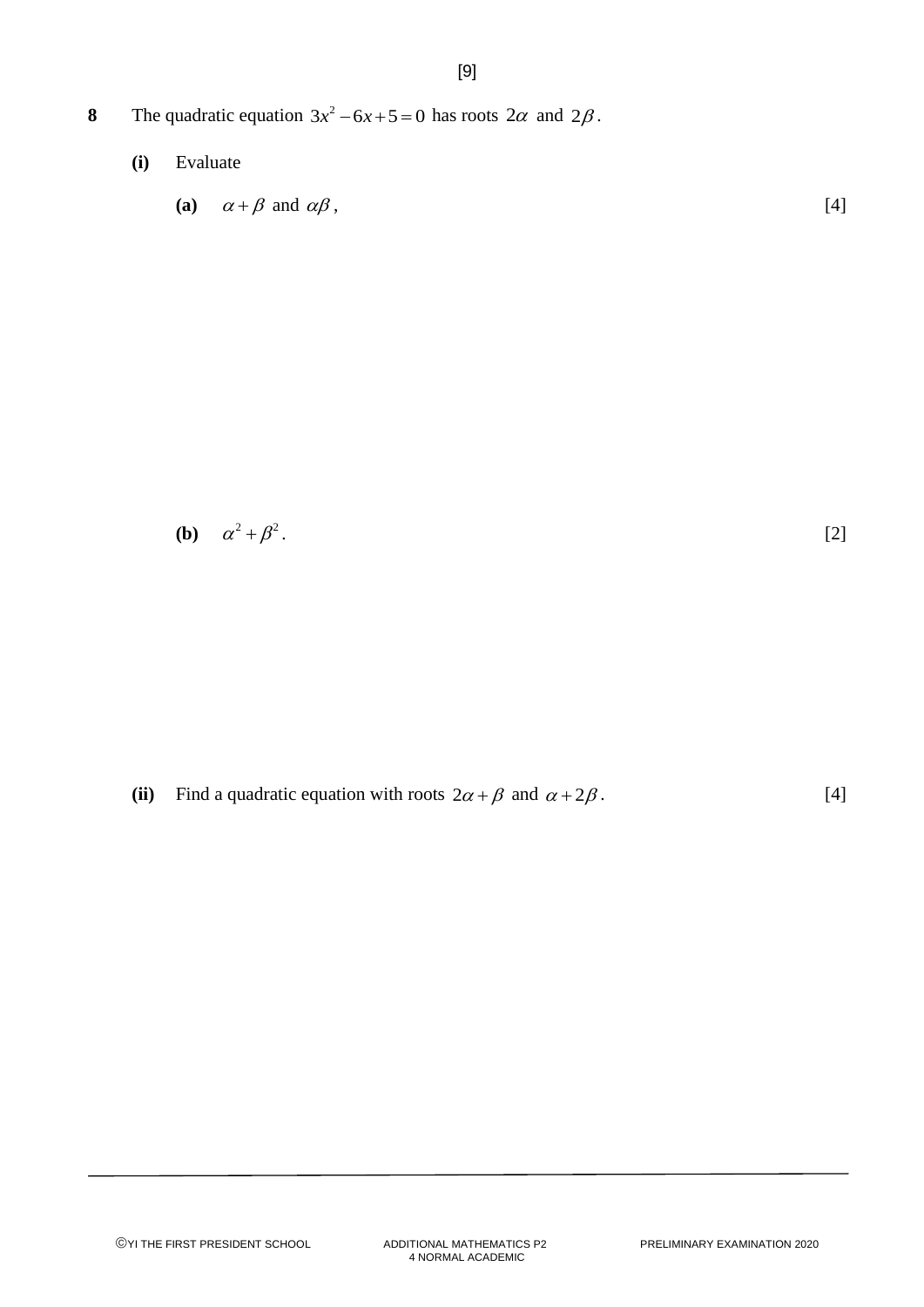**9 (i) (a)** Prove that  $\sec \theta (2\cos 2\theta + \sin 2\theta + 2) = 4\cos \theta + 2\sin \theta$ . [4]

$$
\sec \theta (2\cos 2\theta + \sin 2\theta + 2) = 4\cos \theta + 2\sin \theta.
$$
 [4]

**(b)** Express 
$$
\sqrt{2}\cos(\theta - 45^{\circ})
$$
 in terms of  $\sin \theta$  and  $\cos \theta$ . [2]

(ii) Hence solve  $\sec \theta (2\cos 2\theta + \sin 2\theta + 2) = \sqrt{2} \cos (\theta - 45^\circ)$  for  $0 \le \theta \le 360^\circ$ . [4]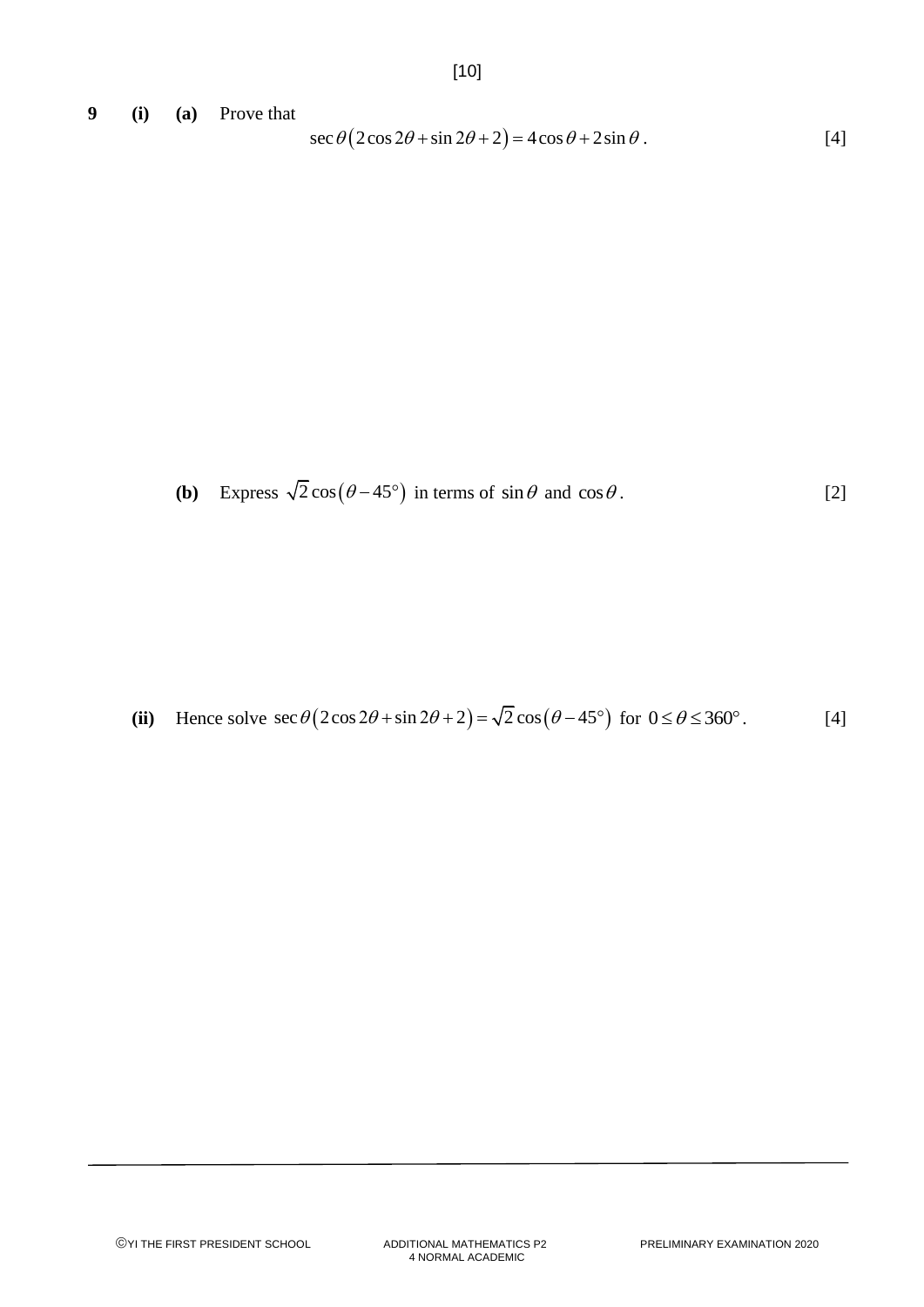**10** The equation of line *l* is given by  $2y = x-3$ .

*l* is a normal to the quadratic curve  $y = 2x^2 - 6x + 3$  at point *P* and intersects the same curve again at point *Q*.

(i) Show that the coordinates of *P* is  $(1, -1)$ . [4]

**(ii)** Find the coordinates of *Q*. [3]